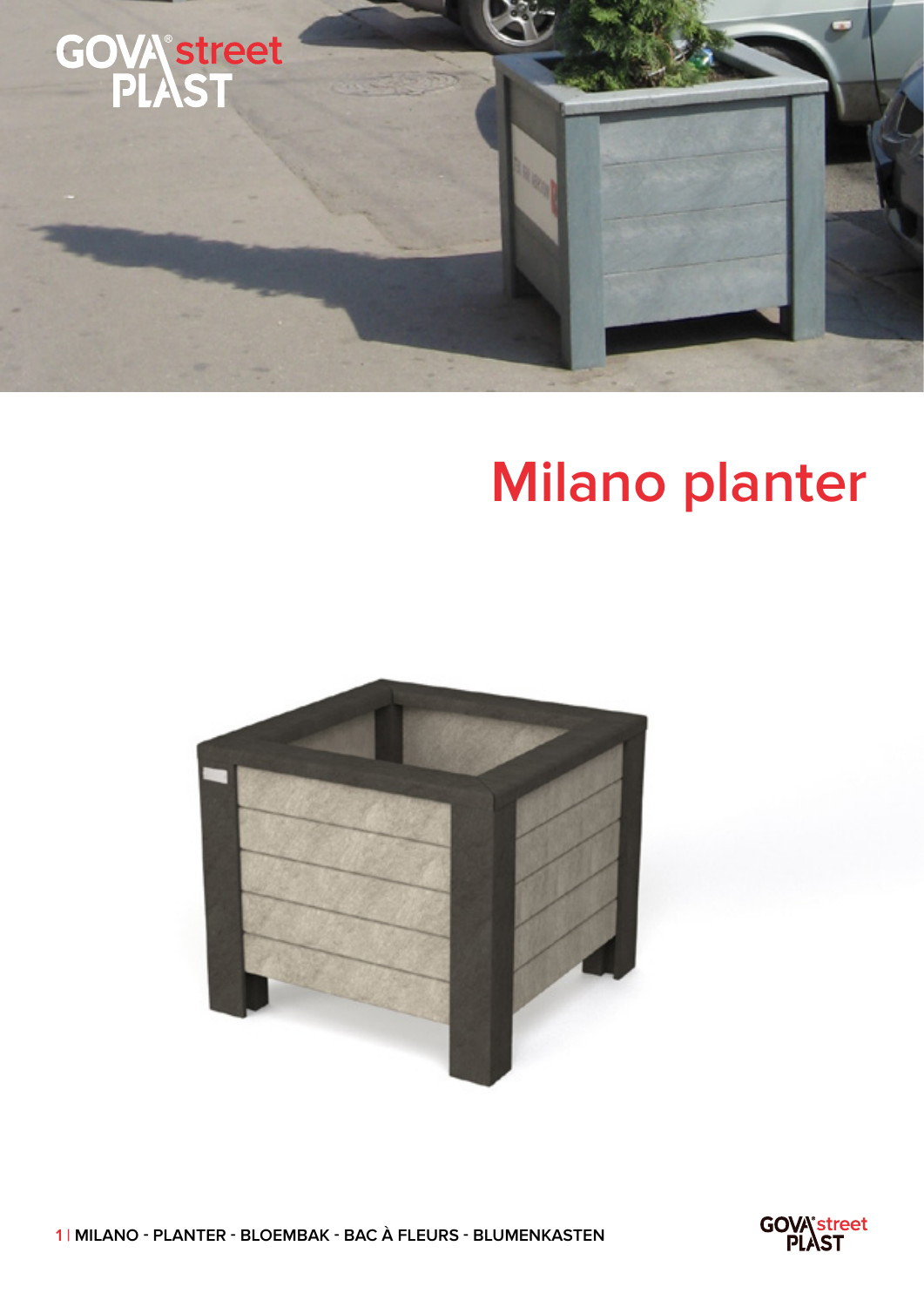



**60 / 75 cm**

## **models**

| PI ANTING<br>VOLUME (L) | EMPTY<br>WEIGHT (kg) |
|-------------------------|----------------------|
| 79                      | 45                   |
| 114                     | 56                   |
| 149                     | 67                   |
| 129                     | 56                   |
| 186                     | 69                   |
| 243                     | 82                   |
|                         |                      |



## **available colours**

| Andes Green  | Sand Beige          |
|--------------|---------------------|
| Quartz Brown | <b>Mineral Grey</b> |
|              | Ural Black          |

## **bicolour options**